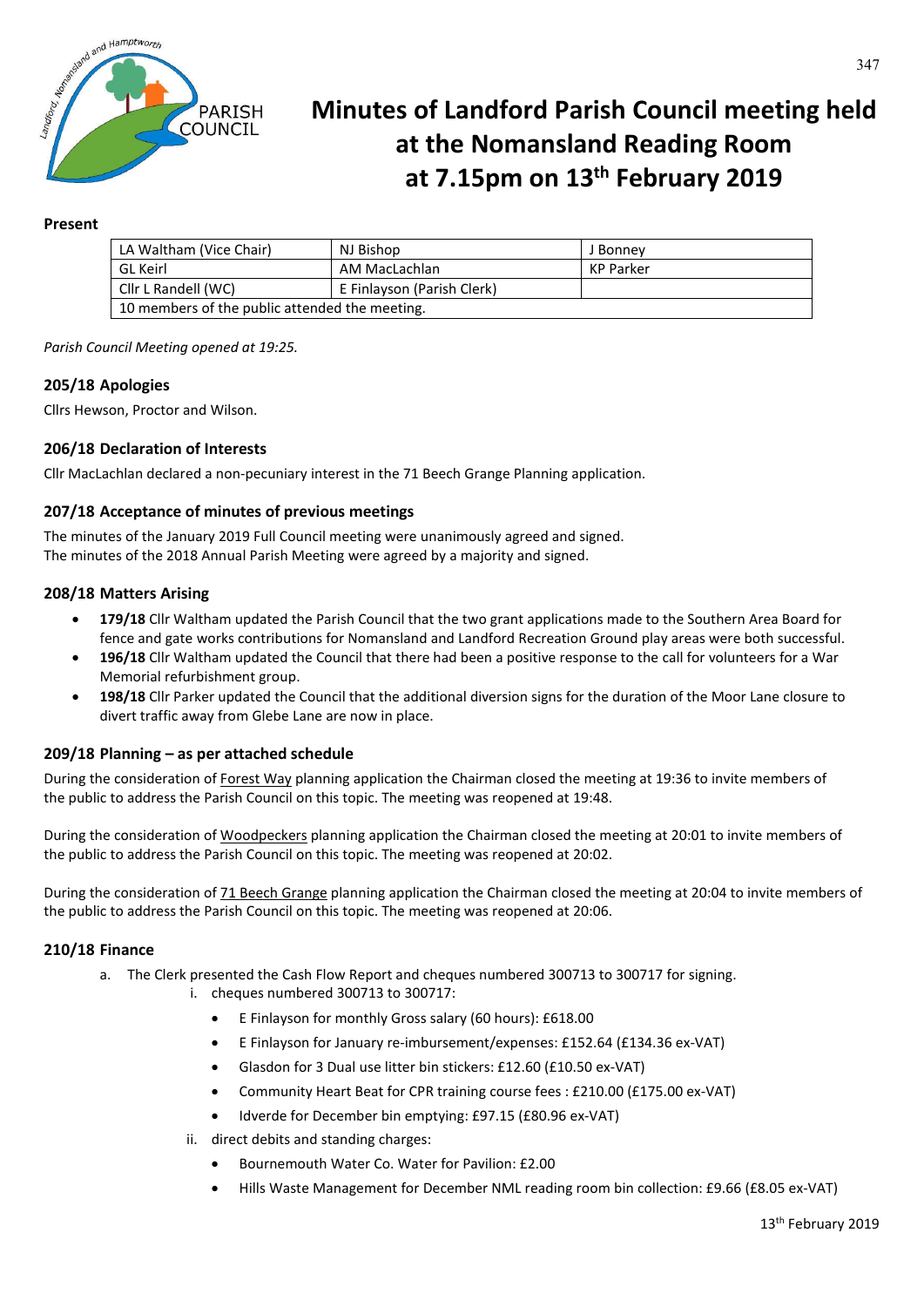

Unity Trust Bank quarterly service charge: £18.00

Cllr Waltham proposed and Cllr Bishop seconded that the Report be approved; also that all cheques be approved and signed: resolved unanimously.

b. The Budget Control Report was received.

# **211/18 Clerk's Report**

The Clerk updated the Council that Bramshaw Parish Council had thanked the Council for informing them of the planned refurbishment of the Well of Sacrifice (War Memorial) and asked to be kept informed.

## **212/18 To discuss and approve the spend for and attendance of the Clerk to a VAT training course**

Cllr Waltham proposed and Cllr Keirl seconded the additional £30 spend for the Clerk to attend a VAT training course: resolved unanimously.

## **213/18 To discuss and consider the Nomansland play park fencing quotes**

The latest information gathered, as requested by the Parish Council in item 199/18, was presented to the Parish Council. The quotes were considered and unanimous decision on the contractor was reached due to the cost effective quote and professional support received.

# **214/18 To discuss and consider the latch on the Nomansland Cattle grid field gates being replaced with a disabled access latch**

The Clerk confirmed that the ownership enquires made regarding the Forest Road cattle grid 5 bar gates that lead to North Lane and South Lane are not concluded/resolved.

Cllr Waltham proposed and Cllr Bishop seconded that this agenda item be postponed until the information is received: resolved unanimously.

## **215/18 To update the Parish Council on the Emergency Plan progress (AMM)**

Cllr MacLachlan updated the Council on the emergency plan progress with Cllr Bonney and Wiltshire Council. They have identified flooding as the biggest risk to the Parish and suggested this should be the initial Emergency Plan focus. The next steps suggested were for a flooding risk assessment of the Parish is to be carried out **(AI: Cllr MacLachlan)** followed by identifying what is currently available for stranded Parishioners cut of from travel by flooding.

Cllr MacLachlan proposed and Cllr Waltham seconded that the Parish Emergency Plan priority focus should be flooding for the Parish: resolved unanimously.

# **216/18 To discuss the planned Wiltshire Council works to stabilise and improve roadside verges on Hamptworth Road (KPP)**

Cllr Parker explained his concerns to the Council regarding the stabilisation work and had contacted and received similar concerns from the New Forest National Park landscape officer regarding environmental impact of the use of concrete based materials for the stabilisation.

Cllr Waltham proposed and Cllr Parker seconded that a letter be drafted by the Clerk and sent to Wiltshire Highways highlighting the Parish Council concerns over materials, environmental impact and the underlying traffic (lorries) issues: resolved unanimously.

#### **217/18 To discuss and consider unified Parish signs**

It was noted that the New Forest call for evidence review had not concluded, where an outcome may be a National Park Boundary review. The Village nameplates for Landford were organised by the Landford Community Partnership (LCP). The funding was obtained from the National Park and the LCP. Cllr Parker was to contact LCP for further details. The Clerk was asked to identify all the Parish Areas that currently have a nameplate sign.

Cllr Waltham proposed and Cllr Keirl seconded that this agenda item be postponed until June when the current Recreation ground projects are completed: resolved unanimously.

# **218/18 To discuss and agree an entry from the Parish Council to the Landford Directory**

The achievements and responsibilities of the Parish Council were discussed and the Clerk was to enquire if a boundary map could be included in the Parish Council entry. (**AI: Communications Group**)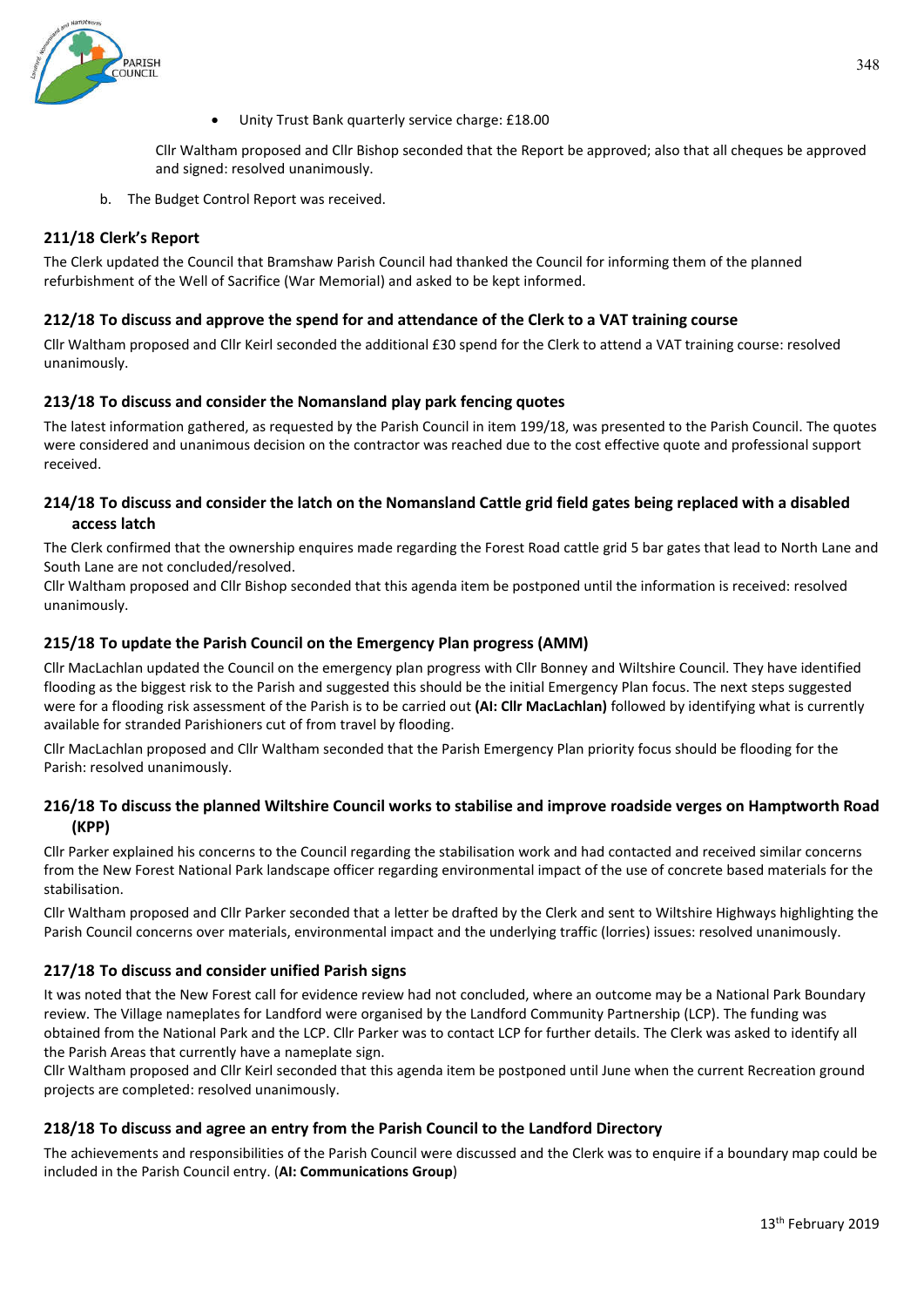

Cllr Bishop proposed and Cllr Waltham seconded that the entry for the Landford Directory drafted by the Communications group and circulated to the Parish Council for comments before submitting: resolved unanimously.

# **219/18 To discuss and consider a response to the draft recommendations for division boundaries in Wiltshire**

Cllr Waltham proposed and Cllr Keirl seconded that a response be drafted by the Clerk and sent to the Local Government Boundaries Commission highlighting the Southern Wiltshire impact with the current proposal: resolved unanimously.

## **220/18 To discuss the topics and agree a date for the Annual Parish Meeting**

The Council discussed a few ideas on topics for the Annual Parish Meeting and suggested the meeting should be held in mid to late May. The Clerk provided the available dates for Landford Village Hall.

Cllr Bishop proposed and Cllr Keirl seconded that Annual Parish Meeting would be held on Monday 20th May 2019: resolved unanimously.

## **221/18 To receive a report from Wiltshire Councillor (WC) Randall**

Cllr Randall reported on his recent meetings and commented on the unique position of his ward, Redlynch and Landford, due to their contact with both the New Forest National Park planning authority and Wiltshire Council planning authority in both Parishes. Cllr Randall confirmed that Public Health England (PHE) guidelines were still in place:

"As a precaution, PHE's advice to everyone in the Salisbury and Amesbury area is that nobody should pick up any foreign object that does not belong to them.

These could contain (or could have previously contained) liquid or gel.

This means people should not pick up:

- **Containers**
- Lids
- **Syringes**
- **Needles**
- **Cosmetics**

• Or similar objects, made of materials such as metal, plastic or glass.

The message is: if you didn't drop it, don't pick it up."

#### **222/18 Members' Reports**

- a) Cllr Hewson updated the Parish Council via an emailed report on the Parish Steward work: He noted that we are only into our second month and already our Parish Steward has put in 4 man days' work. Cllr Hewson has asked him to concentrate on potholes and cutting back encroaching vegetation on footpaths, along with carrying out an inspection on other reported road damage. Cllr Hewson requested that with spring on its way, weeds will be pushing up through cracks in pavements; it would be most helpful if anyone notices a high build-up of growth, to let him know.
- b) Cllr MacLachlan:
	- i. Plans to attend the Landford Village Hall meeting on Monday  $25<sup>th</sup>$  February 2019 and will give an update to the Council in the March Parish Council meeting.
	- ii. Noted that he had requests to position a dog waste bin at the entrance to Beech Grange.
	- iii. Raised that there is a plan to move Salisbury Library from its current central location and he had received Parishioner concern over this move.
- c) Cllr Parker attended the North East (NE) Quadrant meeting on  $23<sup>rd</sup>$  January 2019 which covered:
	- i. An update on the local plan that forms part of the core strategy and that planning inspectors should be following.
	- ii. A reminder that all Planning applications can be found online and no paper copies will be sent to Parish Councils.
	- iii. A note that for the 70<sup>th</sup> anniversary of the national park the website was detailing free tree planting events.
	- iv. A comment that Fawley Power station is not currently part of the New Forest National Park (but is surrounded by land that is). There is a New Forest District Council planning application for 1500 houses on the site which was causing concern for the impact on the surrounding environment and significant local traffic increase .

Cllr Parker commented that the NE Quadrant meeting comprised of mostly Hampshire and New Forest Parish Councils whereas the North West (NW) Quadrant meeting has Wiltshire Parish Councils (Whiteparish and Redlynch) – it was suggested that it should be explored if Landford could move to the NW Quadrant meeting. Wiltshire Councillor Randall agreed to raise this issue with Steve Avery.